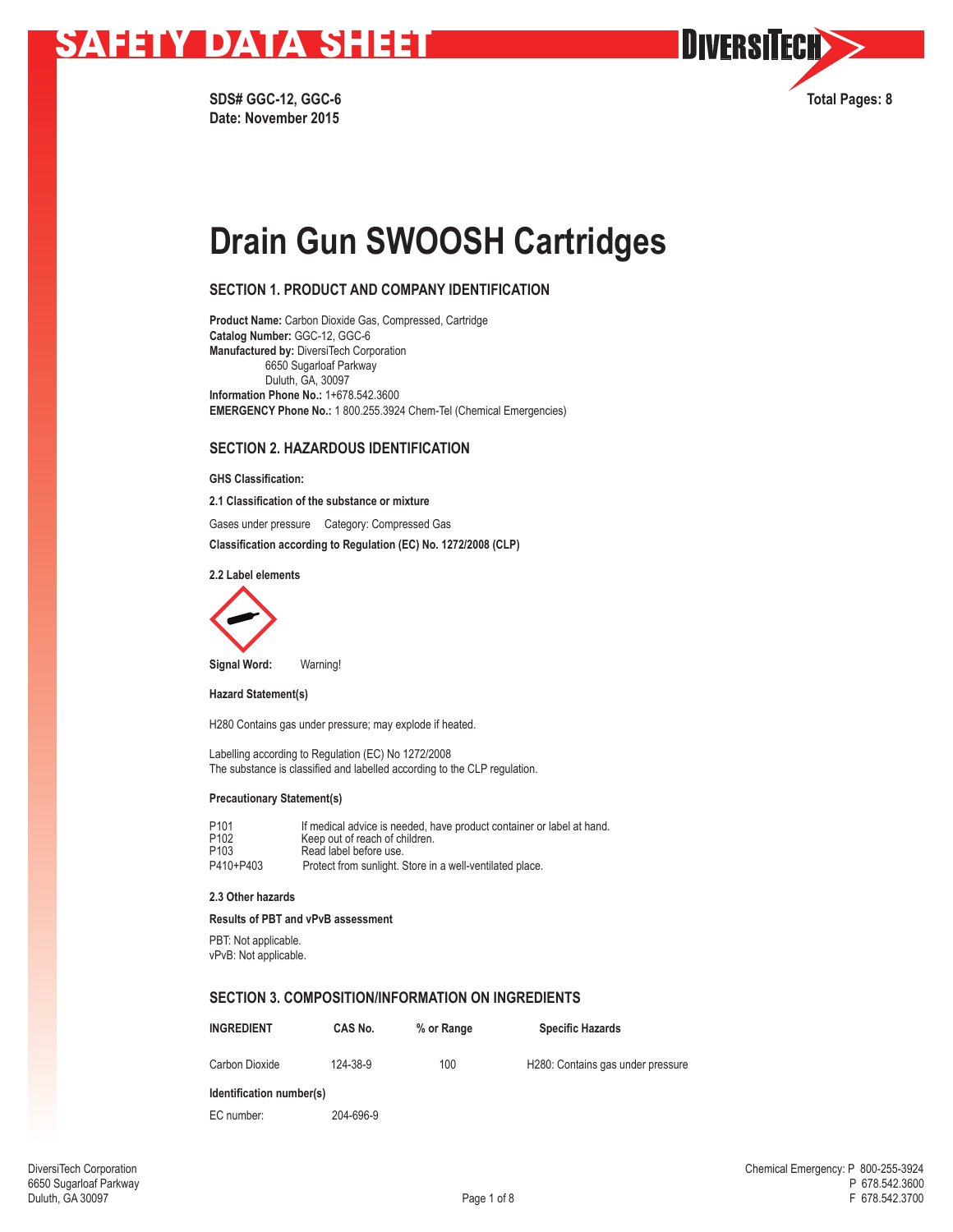**Drain Gun SWOOSH Cartridges**

## **SECTION 4. FIRST AID MEASURES**

#### **4.1 Description of first aid measures**

#### **General information:**

Take affected persons out into the fresh air. Provide oxygen treatment if affected person has difficulty breathing. **After inhalation:** Supply fresh air; consult doctor in case of complaints. **After skin contact:** In cases of frostbite, rinse with plenty of water. Do not remove clothing. Seek immediate medical advice. **After eye contact:** Rinse opened eye for several minutes under running water. Remove contact lenses if worn, if possible. Rinse opened eye for several minutes under running water. If symptoms persist, consult a doctor. **After swallowing:** Unlikely route of exposure. Seek immediate medical advice.

#### **4.2 Most important symptoms and effects, both acute and delayed**

Coughing Breathing difficulty **Dizziness** Cyanosis Unconsciousness

#### **Hazards**

Danger of convulsion. Danger of impaired breathing.

**4.3 Indication of any immediate medical attention and special treatment needed** If necessary oxygen respiration treatment.

## **SECTION 5. FIREFIGHTING MEASURES**

#### **5.1 Extinguishing media**

Suitable extinguishing agents: Use fire extinguishing methods suitable to surrounding conditions. For safety reasons unsuitable extinguishing agents: None.

## **5.2 Special hazards arising from the substance or mixture**

Danger of receptacles bursting because of high vapour pressure when heated.

### **5.3 Advice for firefighters Protective equipment:**

Wear self-contained respiratory protective device. Wear fully protective suit. **Additional information** 

## Cool endangered receptacles with water spray.

### **SECTION 6. ACCIDENTAL RELEASE MEASURES 6.1 Personal precautions**

**Protective equipment and emergency procedures**  Protect from heat.

#### **6.2 Environmental precautions**  No special measures required.

**6.3 Methods and material for containment and cleaning up**  Allow to evaporate.

#### **6.4 Reference to other sections**

See Section 7 for information on safe handling. See Section 8 for information on personal protection equipment. See Section 13 for disposal information.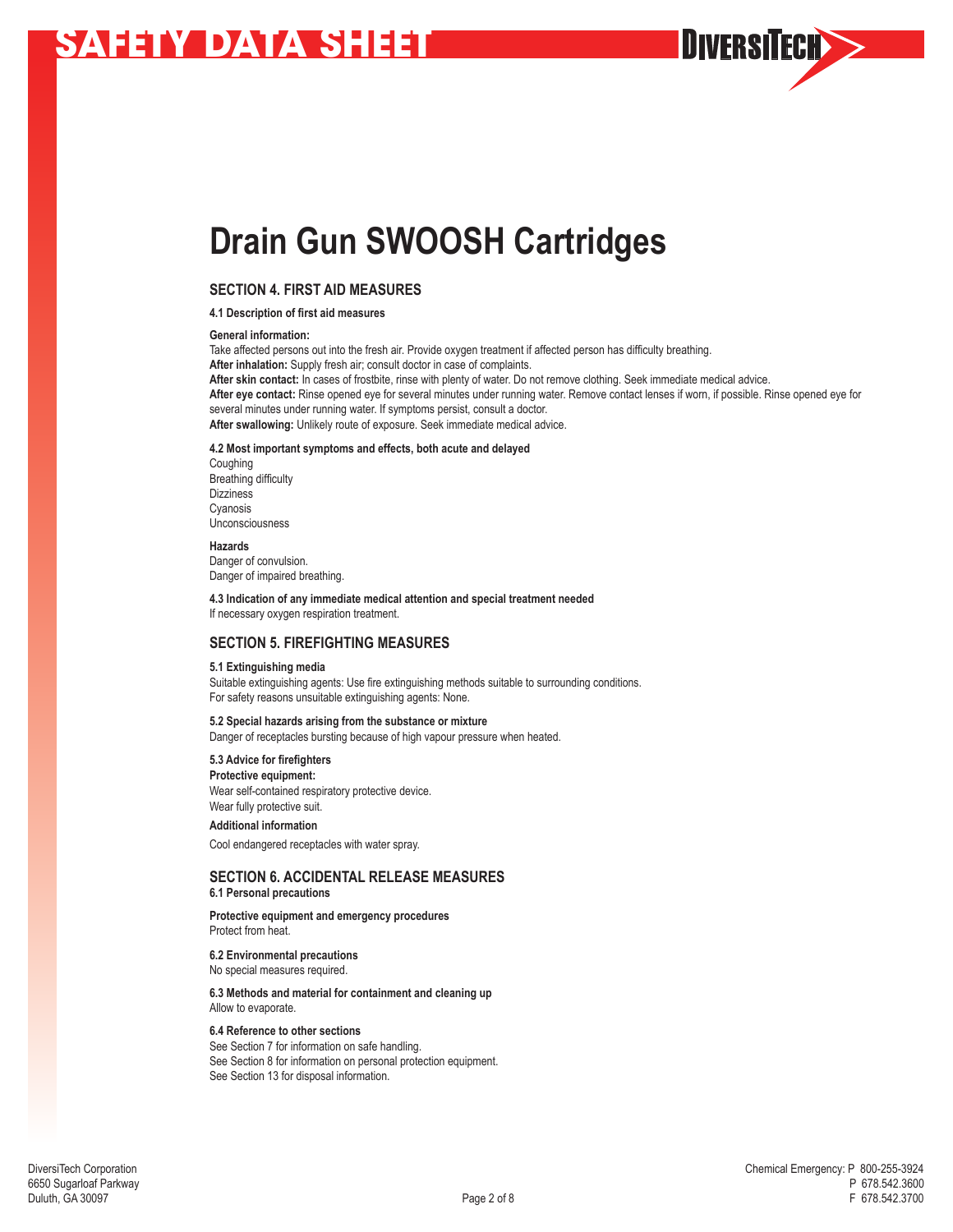**Drain Gun SWOOSH Cartridges**

## **SECTION 7. HANDLING AND STORAGE**

**7.1 Precautions for safe handling No special precautions are necessary if used correctly. Information about fire and explosion protection Pressurized container:**  Protect from sunlight and do not expose to temperatures exceeding 50 °C, i.e. electric lights. Do not pierce or burn, even after use. **7.2 Conditions for safe storage, including any incompatibilities Storage: Requirements to be met by storerooms and receptacles:** Store in a cool location. Observe official regulations on storing packagings with pressurised containers. **Information about storage in one common storage facility:**  Store away from foodstuffs. **Further information about storage conditions:** Keep container tightly sealed. Store receptacle in a well ventilated area. Store in a cool place. Heat will increase pressure and may lead to the receptacle bursting.

### **7.3 Specific end use(s):**

No further relevant information available.

## **SECTION 8. EXPOSURE CONTROLS/PERSONAL PROTECTION**

Additional information about design of technical facilities: No further data; see item 7

### **8.1 Control parameters**

**Ingredients with limit values that require monitoring at the workplace:** 

**124-38-9 carbon dioxide**

| OELV (EU)        | 9000 mg/m <sup>3</sup> , 5000 ppm                       |
|------------------|---------------------------------------------------------|
| PEL(USA)         | 9000 mg/m <sup>3</sup> , 5000 ppm                       |
| <b>REL (USA)</b> | Short-term value: 54,000 mg/m <sup>3</sup> , 30,000 ppm |
|                  | Long-term value: $9000 \text{ mg/m}^3$ , 5000 ppm       |
| TLV (USA)        | Short-term value: 54,000 mg/m <sup>3</sup> , 30,000 ppm |
|                  | Long-term value: 9000 mg/m <sup>3</sup> , 5000 ppm      |
| EL (Canada)      | Short-term value: 15000 ppm                             |
|                  | Long-term value: 5000 ppm                               |

**DNELs** No further relevant information available. **PNECs** No further relevant information available.

#### **Additional information:**

The lists valid during the making were used as basis.

**8.2 Exposure controls**

**Personal protective equipment:**

**General protective and hygienic measures:**  Wash hands before breaks and at the end of work.

## **Respiratory protection:**

Not necessary if room is well-ventilated. Use suitable respiratory protective device when high concentrations are present. Use suitable respiratory protective device in case of insufficient ventilation.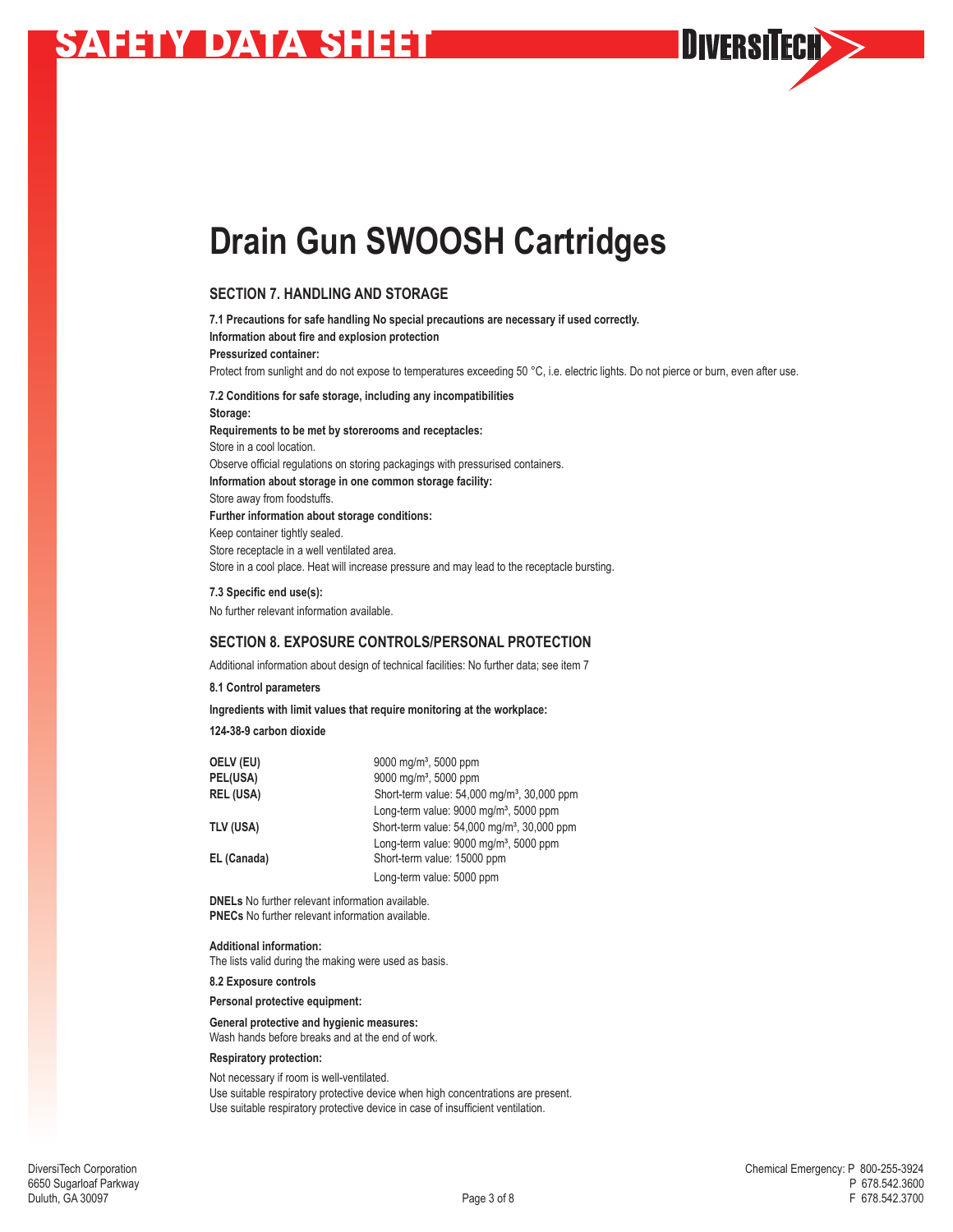**Drain Gun SWOOSH Cartridges**

## **SECTION 8. EXPOSURE CONTROLS/PERSONAL PROTECTION (cont.) Gloves:**

Gloves should provide protection from freezing temperatures.

The glove material has to be impermeable and resistant to the product/ the substance/ the preparation. Due to missing tests no recommendation to the glove material can be given for the product/ the preparation/ the chemical mixture. Selection of the glove material on consideration of the penetration times, rates of diffusion and the degradation.

DIVERSITECH>>

**Material of gloves** The selection of the suitable gloves does not only depend on the material, but also on further marks of quality and varies from manufacturer to manufacturer.

**Penetration time of glove material** The exact break through time has to be found out by the manufacturer of the protective gloves and has to be observed.

**For the permanent contact gloves made of the following materials are suitable:** Strong material gloves **Eye protection:** Contact lenses should not be worn.

**Glasses: Body protection:**  Not required. **Limitation and supervision of exposure into the environment**  No special requirements.

#### **Risk management measures**

See Section 7 for additional information.

No special requirements.

## **SECTION 9. PHYSICAL AND CHEMICAL PROPERTIES**

| Appearance:                                              | Compressed liquefied gas                                      |
|----------------------------------------------------------|---------------------------------------------------------------|
| Odor:                                                    | Odorless                                                      |
| <b>Odor Threshold:</b>                                   | Not Determined                                                |
| pH value:                                                | Not Available                                                 |
| <b>Change in Condition</b>                               |                                                               |
| <b>Melting Point (Pour Point):</b>                       | 56,6 °C (-70 °F) (-69.9 °F) (Triple Point)                    |
| <b>Boiling Point:</b>                                    | -78 °C (-108 °F) (-108 °F)(1 atm/101.3 kPa)                   |
| <b>Flash Point:</b>                                      | Not available                                                 |
| Flammability (solids, gaseous):                          | Product is not flammable                                      |
| Auto/Self-ignition temperature:                          | Not Determined                                                |
| Decomposition temperature:                               | Not Determined                                                |
| Self-igniting:                                           | Product is not self-igniting                                  |
| Danger of explosion:                                     | Product does not present an explosion hazard                  |
| <b>Explosion limits</b>                                  |                                                               |
| Lower:                                                   | Not Determined                                                |
| Upper:                                                   | Not Determined                                                |
| Vapour pressure at 20 °C (68 °F):                        | 5730 kPa                                                      |
| Density at 20 °C (68 °F):                                | $0,00197$ g/cm <sup>3</sup> (0,016 lbs/gal) (as gas at 1 atm) |
| <b>Relative density</b>                                  | Not Determined                                                |
| Vapour density                                           | Not Determined                                                |
| <b>Evaporation rate</b>                                  | Not Applicable                                                |
| Solubility in / Miscibility with water at 20 °C (68 °F): | 2000g/l                                                       |
| Partition coefficient (n-octanol/water):                 | Not determined.                                               |
| <b>Viscosity</b>                                         |                                                               |
| Dynamic:                                                 | Not Determined                                                |
| Kinematic:                                               | Not Determined                                                |
|                                                          |                                                               |

**9.2 Other information** No further relevant information available.

6650 Sugarloaf Parkway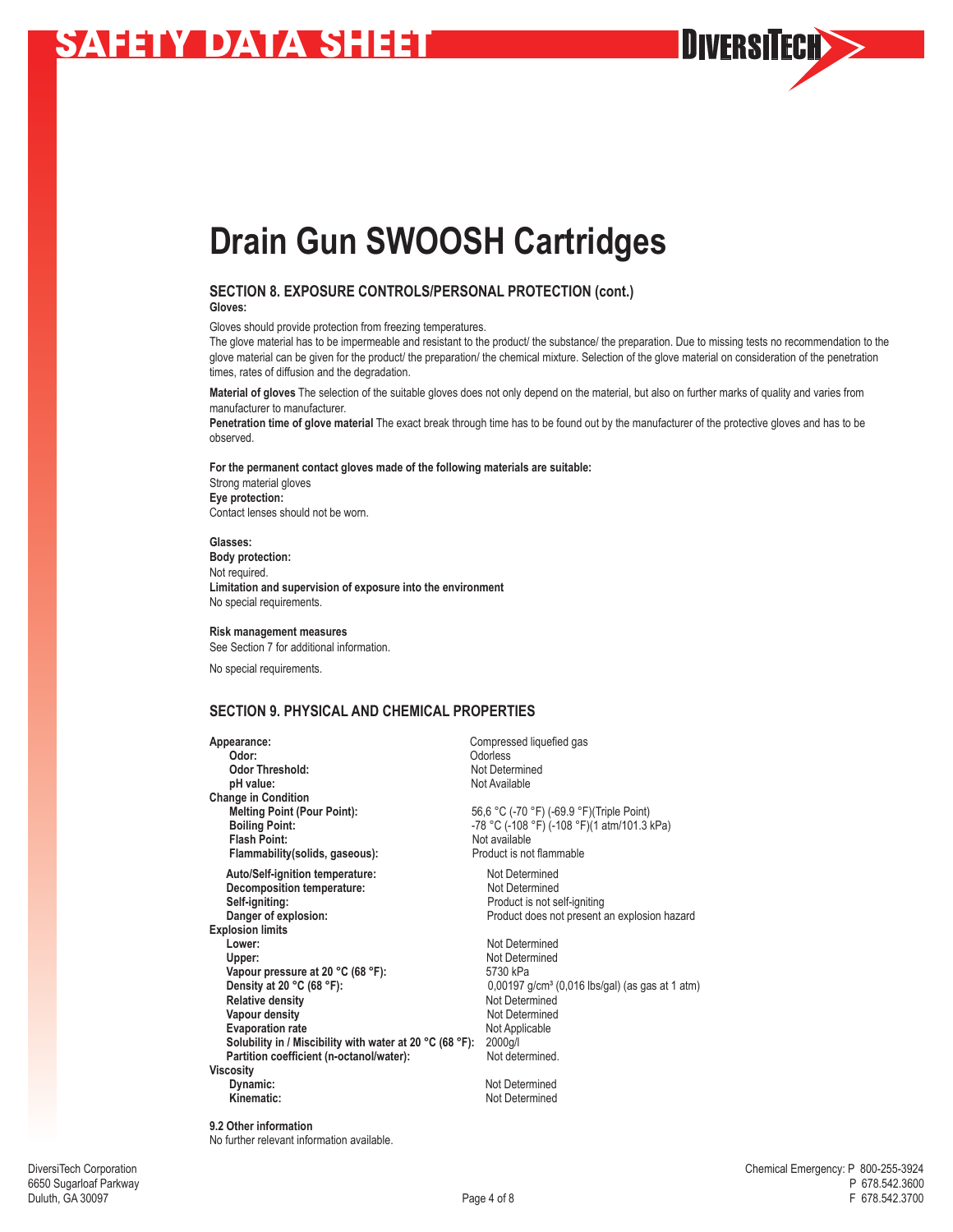

## **SECTION 10. STABILITY AND REACTIVITY**

**10.1 Reactivity**

**10.2 Chemical stability**

**Thermal decomposition / conditions to be avoided:**

No decomposition if used according to specifications.

**10.3 Possibility of hazardous reactions** Reacts with alkali (lyes). Reacts with water. Danger of receptacles bursting because of high vapour pressure when heated.

**10.4 Conditions to avoid** No further relevant information available.

**10.5 Incompatible materials** No further relevant information available.

**10.6 Hazardous decomposition products** Possible in traces. Carbon monoxide

## **SECTION 11. TOXICOLOGICAL INFORMATION**

**11.1 Information on toxicological effects Acute toxicity:**

**LD/LC50 values relevant for classification:** None. Primary irritant effect: **On the skin:** No irritant effect. **On the eye:** No irritating effect. **Sensitization:** No sensitizing effects known. **Additional toxicological information:** Asphyxiant gas.International

## **SECTION 12. ECOLOGICAL INFORMATION**

**12.1 Toxicity Aquatic toxicity:** No further relevant information available. **12.2 Persistence and degradability** No further relevant information available. **12.3 Bioaccumulative potentia**l Does not accumulate in organisms. **12.4 Mobility in soil**  No further relevant information available. **Additional ecological information: General notes:** Generally not hazardous for water **12.5 Results of PBT and vPvB assessment PBT:** Not applicable. **vPvB:** Not applicable. **12.6 Other adverse effects**  No further relevant information available.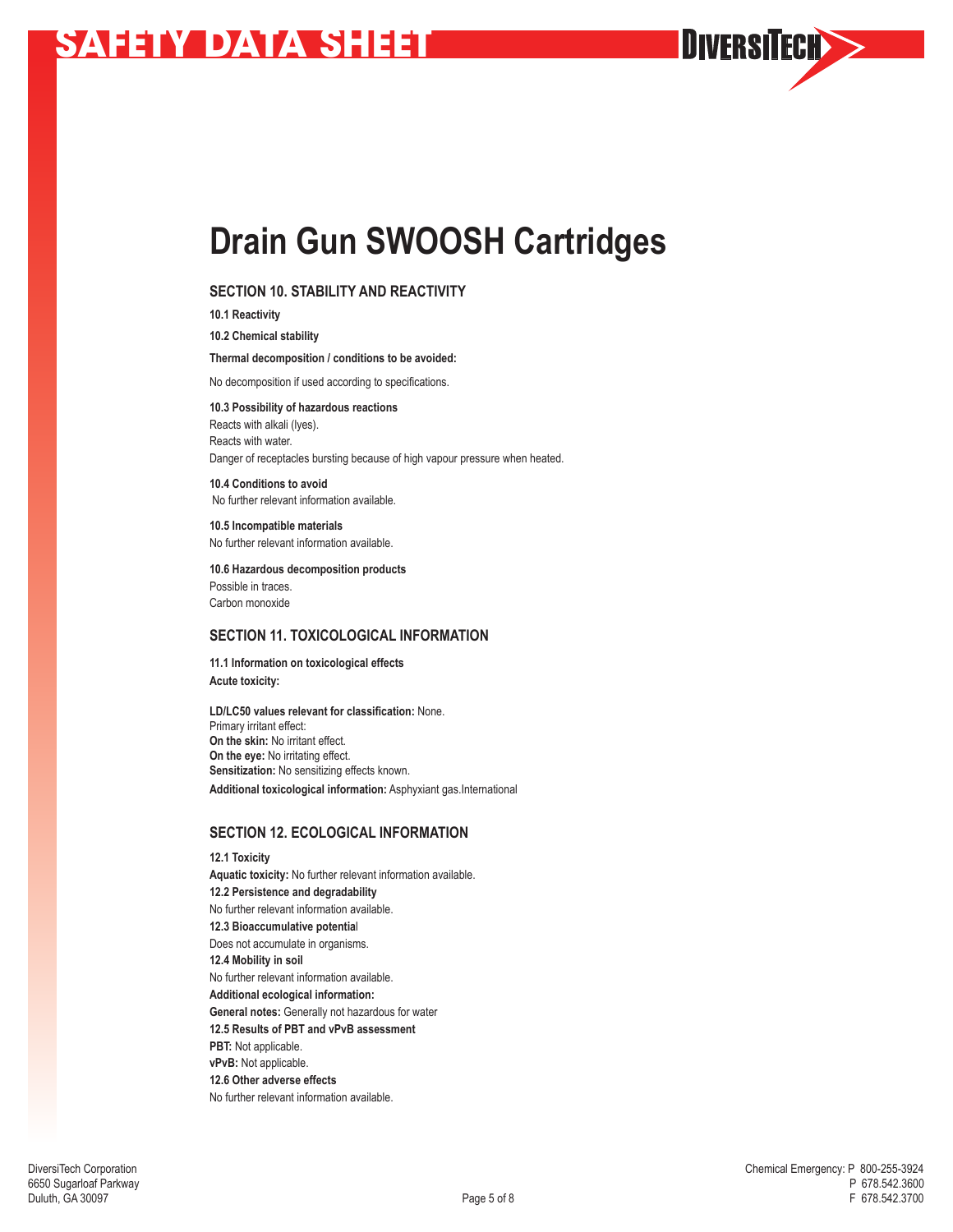**Drain Gun SWOOSH Cartridges**

## **SECTION 13. DISPOSAL CONSIDERATIONS**

**13.1 Waste treatment methods**

### **Recommendation**

Hand over to hazardous waste disposers. Can be disposed of with household garbage with prior chemical-physical or biological treatment following consultation with the waste disposal facility operator and the pertinent authorities and adhering to the necessary technical regulations. Must not be disposed together with household garbage. Do not allow product to reach sewage system.

### **Uncleaned packaging:**

**Recommendation:** 

Disposal must be made according to official regulations.

**Recommended cleansing agents**:

Water, if necessary together with cleansing agents.

### **SECTION 14. TRANSPORTATION INFORMATION**

This product is eligible to ship as Limited Quantity by ground and ocean.

| 14.1 UN-Number          |                                                    |                                                                              |                |
|-------------------------|----------------------------------------------------|------------------------------------------------------------------------------|----------------|
|                         | DOT, ADR, IMDG, IATA                               | UN1013                                                                       |                |
|                         | 14.2 UN proper shipping name                       |                                                                              |                |
| DOT, IMDG, IATA<br>ADR  |                                                    | Carbon Dioxide<br>1013 Carbon Dioxide                                        |                |
|                         | 14.3 Transport hazard class(es)                    |                                                                              |                |
| <b>DOT</b>              |                                                    |                                                                              |                |
|                         | Class<br>Label                                     | 2 Gases                                                                      |                |
| <b>ADR</b>              |                                                    |                                                                              |                |
|                         | Class<br>Label                                     | 2 2A Gases<br>2.2                                                            |                |
| <b>IMDG, IATA</b>       |                                                    |                                                                              |                |
|                         | Class<br>Class                                     | 2 Gases                                                                      |                |
| 14.4 Packing group      |                                                    |                                                                              |                |
|                         | DOT, ADR, IMDG, IAT<br>14.5 Environmental hazards: | Not Regulated                                                                |                |
| Marine pollutant:       |                                                    | <b>No</b>                                                                    |                |
|                         | 14.6 Special precautions for user                  | Warning: Gases                                                               |                |
|                         | Danger code (Kemler):                              | 20                                                                           |                |
| <b>EMS Number:</b>      |                                                    | F-C.S-V                                                                      |                |
|                         |                                                    | 14.7 Transport in bulk according to Annex II of MARPOL73/78 and the IBC Code | Not Applicable |
|                         | Transport/Additional information:                  |                                                                              |                |
| <b>ADR</b>              |                                                    |                                                                              |                |
| Limited quantities (LQ) |                                                    | 120 ml                                                                       |                |
| Transport category      |                                                    | 3                                                                            |                |
| Tunnel restriction code |                                                    | C/E                                                                          |                |
|                         | UN "Model Regulation":                             | UN1013, Carbon Dioxide, 2.2                                                  |                |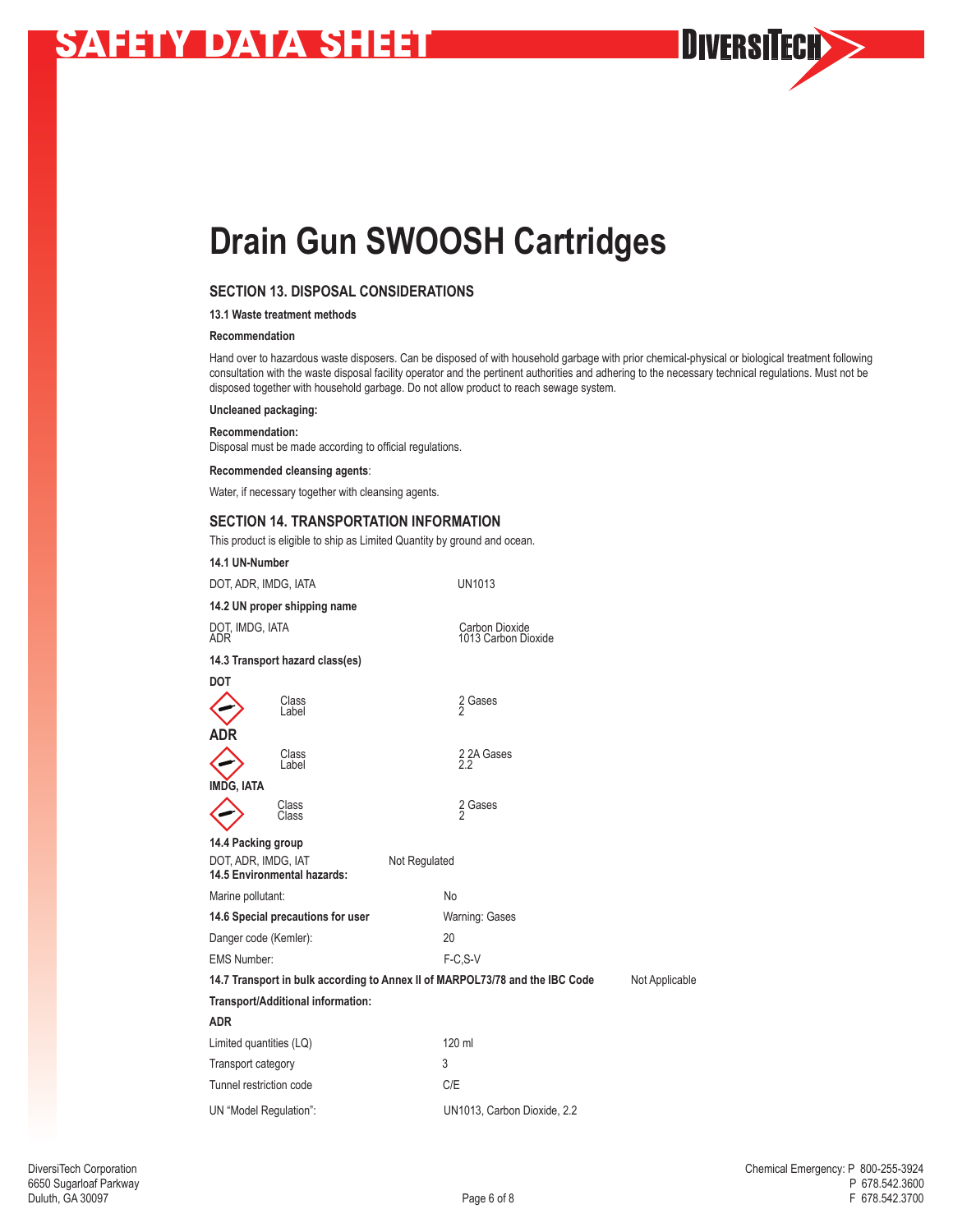**Drain Gun SWOOSH Cartridges**

## **SECTION 15. REGULATORY INFORMATION**

**15.1 Safety, health and environmental regulations/legislation specific for the substance or mixture**

**United States (USA)**

| <b>SARA</b>                                                                                                                                                                                                                                                      |                                                                                                          |
|------------------------------------------------------------------------------------------------------------------------------------------------------------------------------------------------------------------------------------------------------------------|----------------------------------------------------------------------------------------------------------|
| Section 355 (extremely hazardous substances):<br>Section 313 (Specific toxic chemical listings):<br><b>TSCA (Toxic Substances Control Act):</b>                                                                                                                  | Substance is not listed<br>Substance is not listed<br>Substance is listed                                |
| Proposition 65 (California):<br>Chemicals known to cause cancer:<br>Chemicals known to cause reproductive toxicity for females:<br>Chemicals known to cause reproductive toxicity for males:<br>Chemicals known to cause developmental toxicity:                 | Substance is not listed<br>Substance is not listed<br>Substance is not listed<br>Substance is not listed |
| <b>Carcinogenic Categories</b><br><b>EPA (Environmental Protection Agency):</b><br>IARC (International Agency for Research on Cancer):<br>TLV (Threshold Limit Value established by ACGIH):<br>NIOSH-Ca (National Institute for Occupational Safety and Health): | Substance is not listed<br>Substance is not listed<br>Substance is not listed<br>Substance is not listed |
| Canada<br><b>Canadian Domestic Substances List (DSL):</b><br>Canadian Ingredient Disclosure list (limit 0.1%):<br>Other regulations, limitations and prohibitive regulations                                                                                     | Substance is listed<br>Substance is listed                                                               |
| Substances of very high concern (SVHC) according to REACH, Article 57:<br>15.2 Chemical safety assessment:                                                                                                                                                       | Substance is not listed                                                                                  |
|                                                                                                                                                                                                                                                                  |                                                                                                          |

A Chemical Safety Assessment has not been carried out.

## **SECTION 16. OTHER INFORMATION**

This information is based on our present knowledge. However, this shall not constitute a guarantee for any specific product features and shall not establish a legally valid contractual relationship. **SDS DATE REVISED:** 11/05/2015

**Hazard description:**

**WHMIS-symbols:** A - Compressed gas

#### **NFPA & HMIS IIIRatings (scale 0 - 4):**



**HMIS Long Term Health Hazard Substances** Substance is not listed.

#### **Abbreviations and acronyms:**

ADR: Accord européen sur le transport des marchandises dangereuses par Route (European Agreement concerning the International Carriage of Dangerous Goods by Road) IMDG: International Maritime Code for Dangerous Goods DOT: US Department of Transportation

IATA: International Air Transport Association